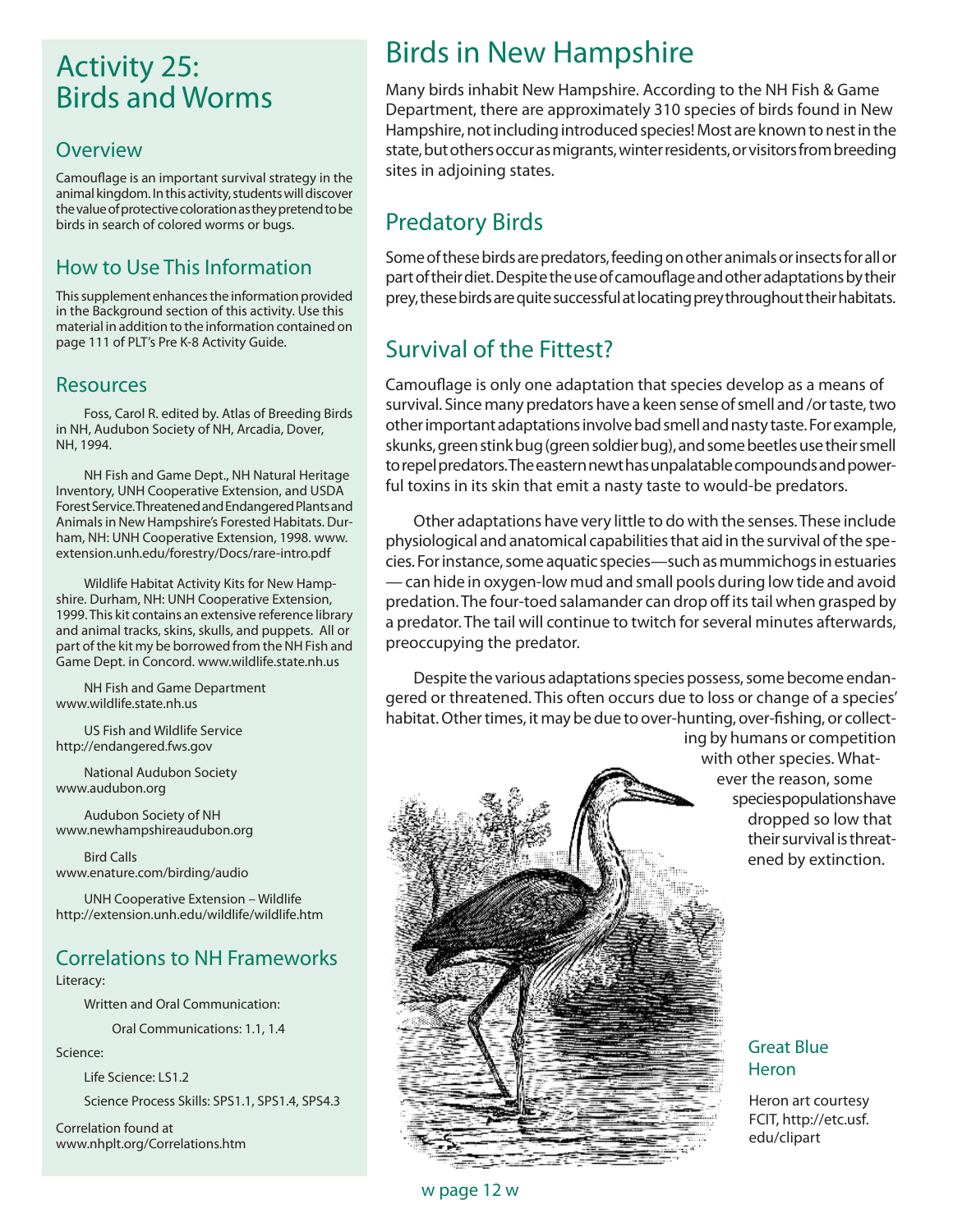Species can be designated endangered or threatened at the state and federal levels. Those that are threatened or endangered throughout their expected habitat range are listed federally. Some species are only rare in a portion of their range and are abundant elsewhere: they are listed at the state level. For instance, the Karner blue butterfly is endangered statewide and nationally. The osprey, by contrast is threatened in New Hampshire, but abundant globally. Of more than 15,000 species of wildlife in the state, 27 are considered endangered and 13 threatened, including five mammals, five reptiles, three fish, two mussels, nine insects, one amphibian, and fifteen birds.

Due to federal and state regulations and restoration efforts, some species populations are increasing. For example, the bald eagle—our national symbol—was upgraded from endangered to threatened by the federal government in the mid 1990s. In June 2007, bald eagle populations had recovered to a degree that allowed it to be removed from the federal threatened and endangered species list. With only a few breeding pair in the state, however, the bald eagle remains a threatened species in New Hampshire.

| <b>Bird</b>                   | Habitat                                                                                    | <b>Prey</b>                                                   |
|-------------------------------|--------------------------------------------------------------------------------------------|---------------------------------------------------------------|
| common loon                   | forested lakes and rivers, oceans and<br>bays in winter                                    | fish, shellfish, frogs, aquatic insects                       |
| osprey                        | lakes, rivers, coast                                                                       | fish                                                          |
| bald eagle                    | lakes, rivers, marshes, coast                                                              | fish                                                          |
| northern harrier (marsh hawk) | marshes, open grasslands                                                                   | small mammals, birds, snakes                                  |
| red-shouldered hawk           | deciduous woodlands, especially<br>where there is standing water                           | birds, mammals, reptiles, amphibians,<br>insects              |
| barred owl                    | mixed forests of mature trees                                                              | small mammals, birds                                          |
| great horned owl              | woods near open areas                                                                      | rodents, rabbits, birds, skunks,<br>porcupines (occasionally) |
| piping plovers                | beaches                                                                                    | insects, crustaceans, mollusks, egg<br>of marine animals      |
| great blue heron              | lakes, ponds, rivers, marshes                                                              | fish, frogs, other aquatic animals                            |
| eastern meadowlark            | meadows, pastures                                                                          | cutworms, caterpillars, grasshoppers                          |
| ruby-throated hummingbird     | gardens, parks, woodlands                                                                  | minute insects                                                |
| belted kingfisher             | sand banks near rivers and streams                                                         | fish, crabs, crayfish, salamanders,<br>mice, insects          |
| cedar waxwing                 | open deciduous and coniferous wood-<br>lands, apple orchards, shrubby fields<br>near water | insects                                                       |
| bobolink                      | meadows, marshes                                                                           | grasshoppers, caterpillars, cutworms,<br>crickets             |
| American robin                | open land and forest edge                                                                  | earthworms, insects (mostly beetles<br>and moths)             |

#### Some Predatory Birds of New Hampshire